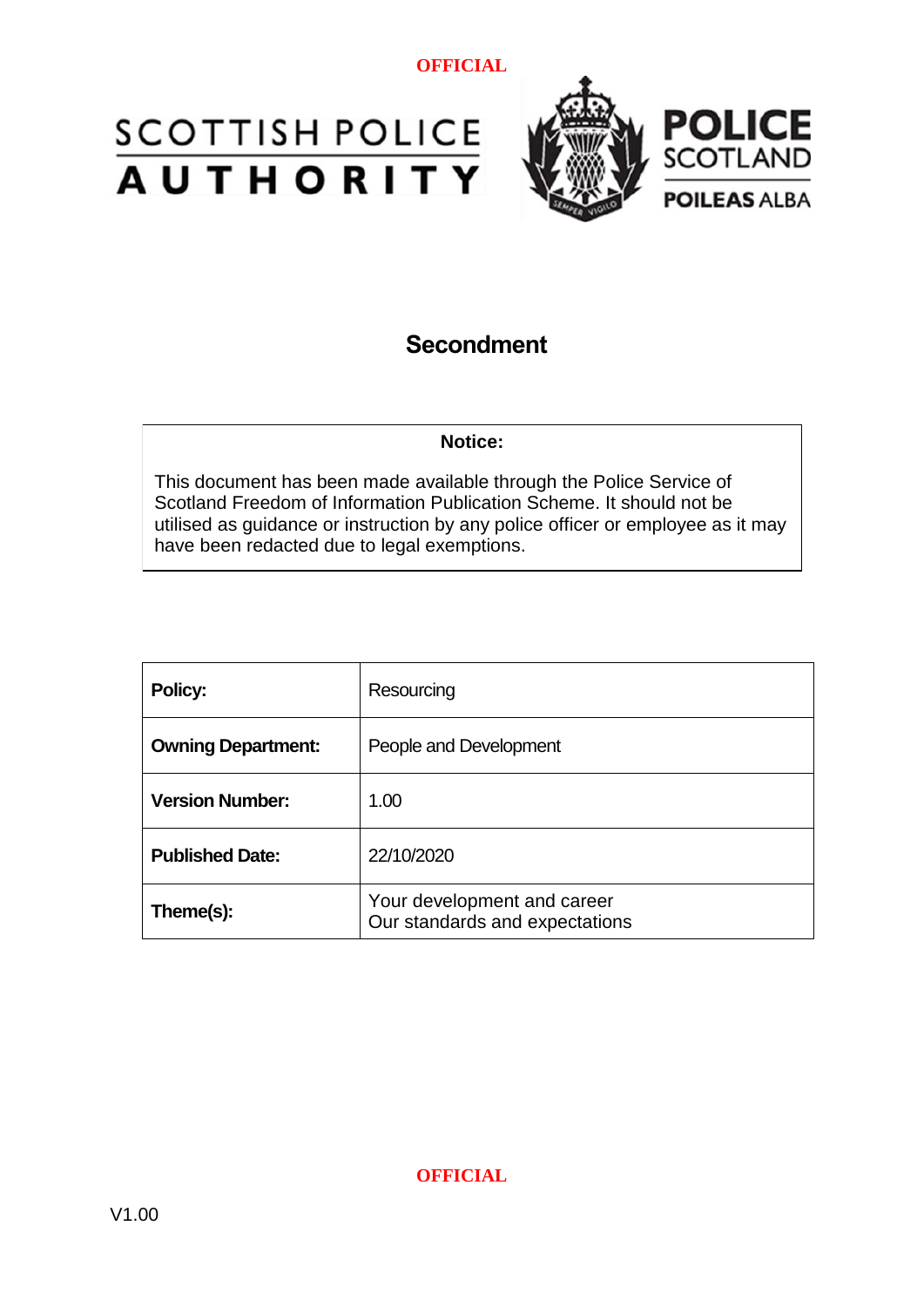# Contents

# Appendices

| Appendix A | Secondment Schedule and Agreement |
|------------|-----------------------------------|
|            |                                   |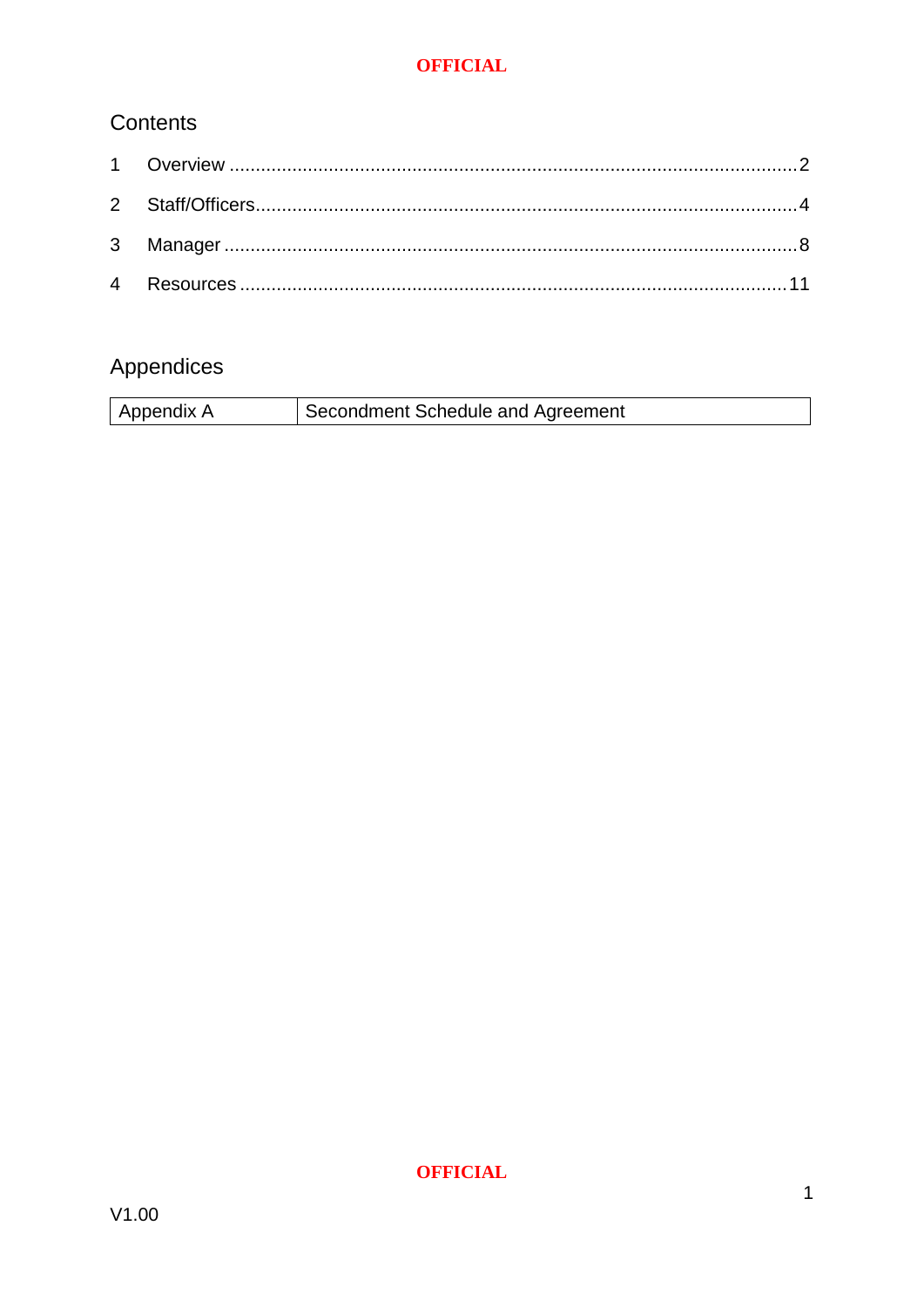# <span id="page-2-0"></span>**1 Overview**

# **1.1 What is this about?**

- $1.1.1$ We support a number of police forces, crime agencies and partner organisations from time to time by seconding people to them (external secondment). We also ask for assistance to support some of the work we do (inward secondment).
- $1.1.2$ Here we outline the steps to follow when managing requests for secondment.

### **1.2 Who is this for?**

- $1.2.1$ This is for all officers and authority/police staff. The procedural differences for secondments within SPA Corporate and SPA Forensic Services are highlighted throughout this document.
- $1.2.2$ International training secondments, education or development activity is outside the scope of this procedure.

# **1.3 Key information**

- "A secondment is a period of time when someone is sent to work for another organisation temporarily, either to increase the number of workers there, to replace a worker, or to exchange experiences and skills".
- Responsibility for the control and approval of all secondment requests is set out in the table below.

| <b>Area</b>                    | <b>Responsible person</b>                    | <b>Administrative</b><br>responsibility           |
|--------------------------------|----------------------------------------------|---------------------------------------------------|
| <b>Police Scotland</b>         | <b>DCC Local Policing</b>                    | Resource Planning and<br><b>Coordination Unit</b> |
| <b>SPA, Corporate Services</b> | <b>SPA Chief Executive</b>                   | <b>SPA Workforce</b><br>Governance                |
| <b>SPA, Forensic Services</b>  | SPA, Director of Forensic<br><b>Services</b> | Resource Planning and<br><b>Coordination Unit</b> |

**OFFICIAL** When considering requests for secondment, we will look at: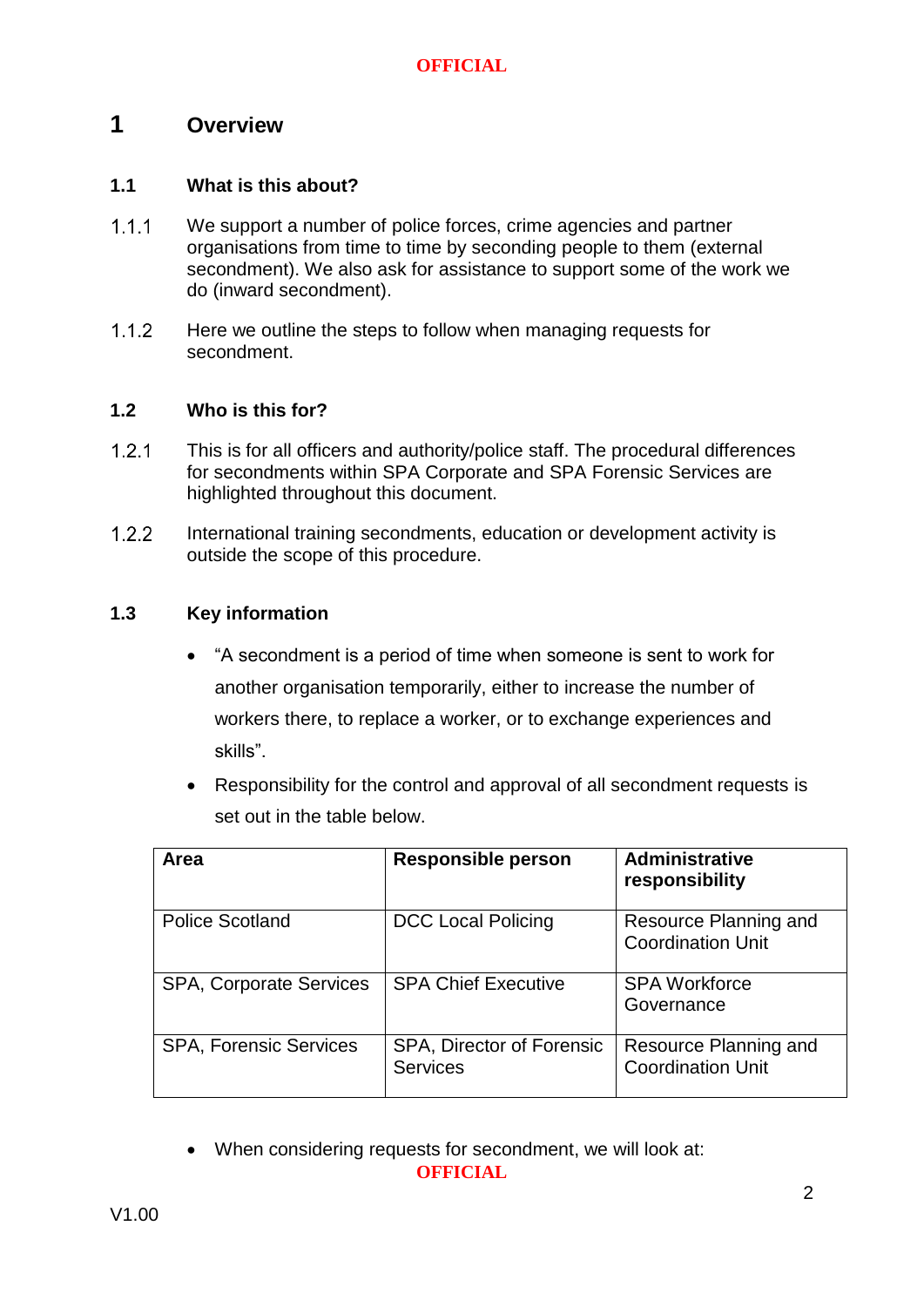- o the specific needs of the request;
- o whether this advances policing and/or organisational priorities;
- o the risks and benefits to organisational reputation;
- o the opportunity for professional development;
- o our ability to support the abstraction and the impact on service delivery.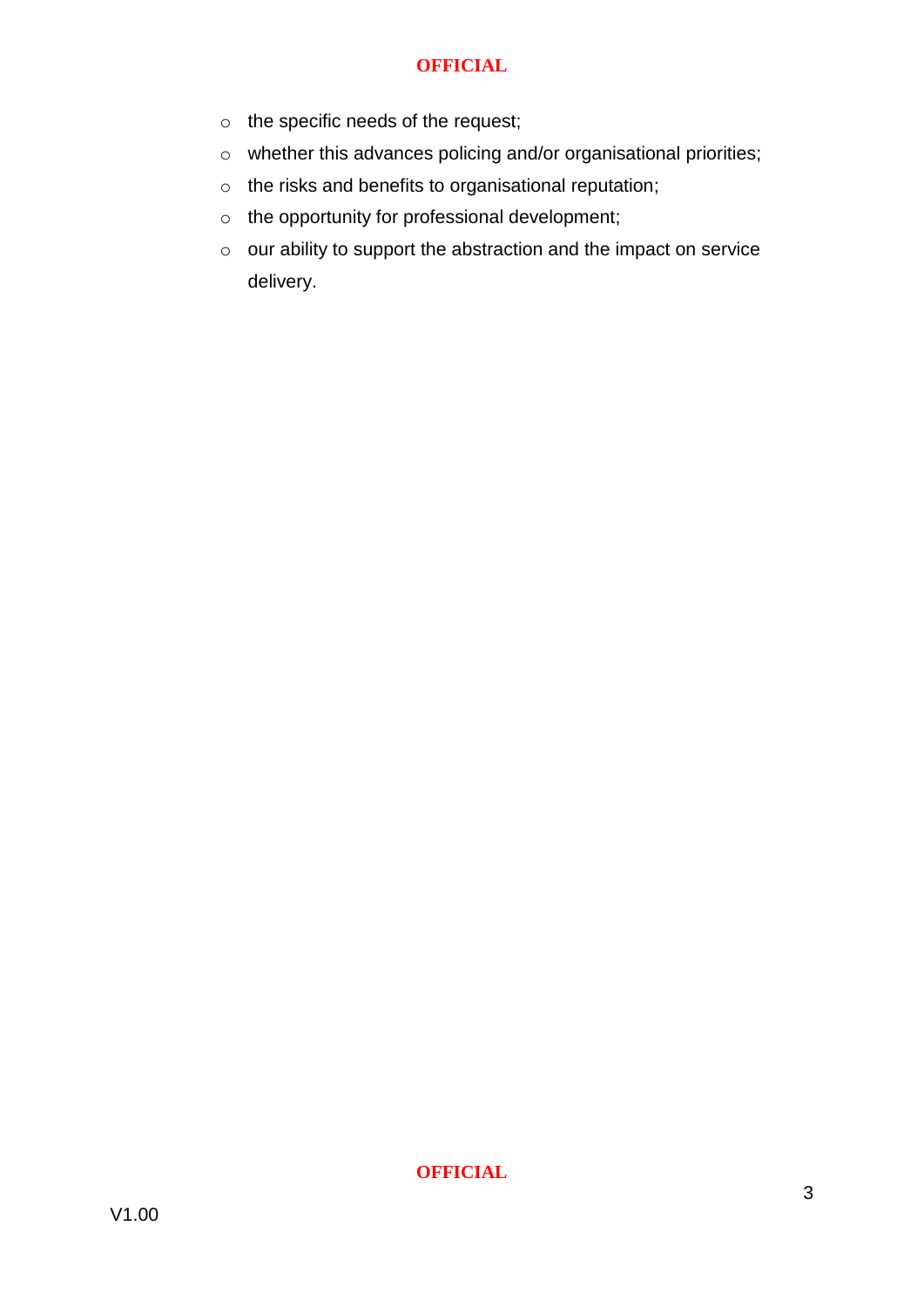# <span id="page-4-0"></span>**2 Staff/Officers**

### **2.1 What you need to do**

- Acquaint yourself with information in relation to secondment opportunities you may be interested in.
- Consider any internally advertised secondment opportunities with host organisations and submit an application if you would like to apply.
- Discuss externally advertised opportunities with your line manager/management team, providing them with a report outlining your wish to apply, include any relevant information for consideration by the relevant authority.
- You may contact your Federation/Association of Scottish Police Superintendents (ASPS) representative or Trades Union (TU) representative for guidance and advice.

# **2.2 Types of secondment**

- $2.2.1$ A request or advert from another organisation looking for someone to support a knowledge or skills gap in their workforce that we are willing to support is considered an 'external secondment'.
- $2.2.2$ External secondment opportunities are often available:
	- through pre-approved internal advertisements;
	- through direct contact with partner agencies;
	- from private sector advertisements and external employers; or
	- for the purposes of gaining a professional qualification or experience.
- $2.2.3$ All external secondment opportunities must have organisational oversight and will only be supported where prior authorisation from the appropriate Assistance Chief Constable (ACC) or functional lead has been given. International secondments, although rare, bring other unique challenges with implications for pensions regulations which cannot be avoided and additional scrutiny/assurances may be applied. The steps for approval are set out in the next section.
- $2.2.4$ Where we as an organisation identify a particular skillset or person is needed to support a specific piece of work we are doing and we have exhausted all established recruitment processes, we may consider an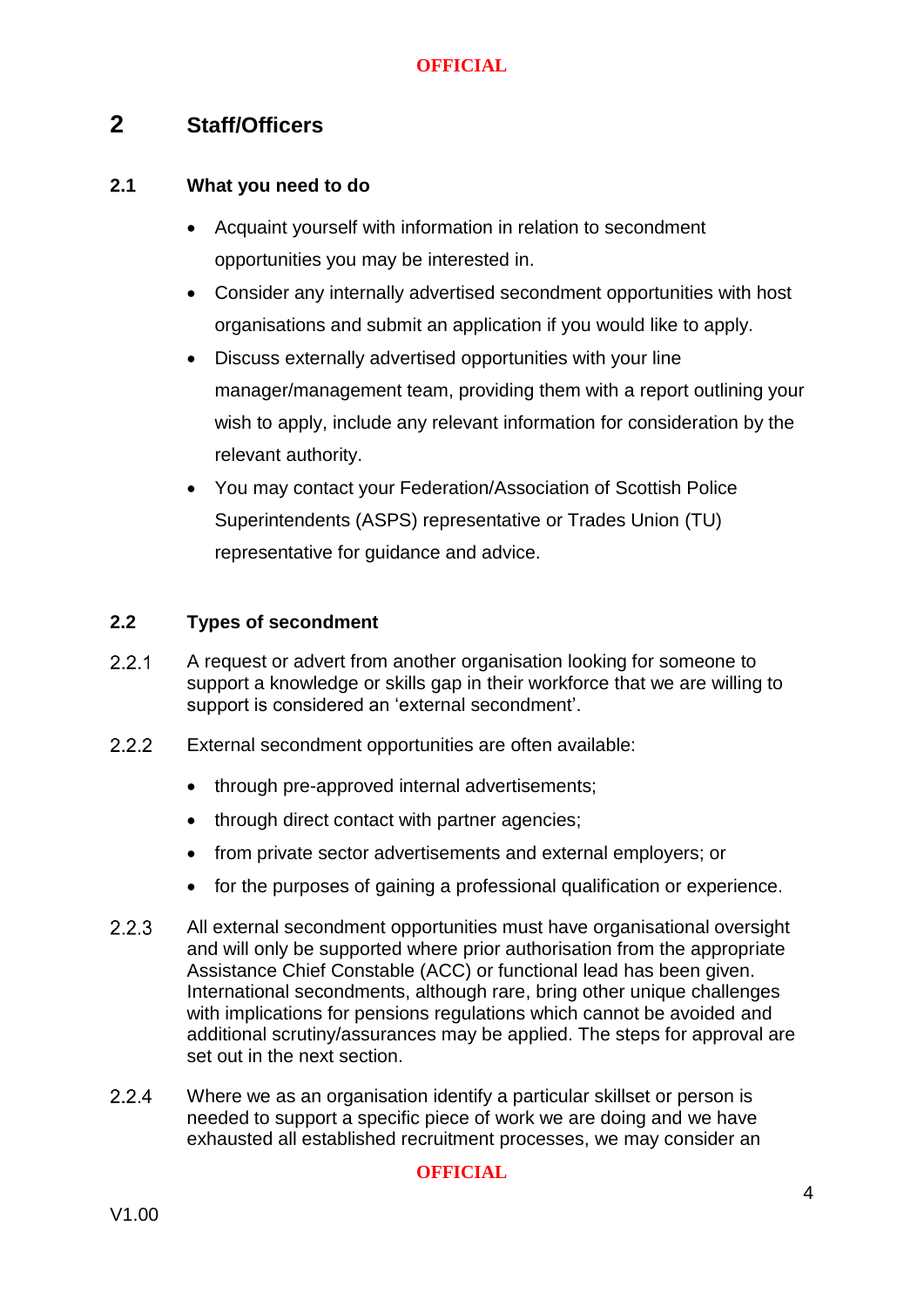"inward secondment". Before proceeding with this, we will evidence that the established recruitment opportunities have been exhausted, and must ensure we have budgetary approval and authorisation as required.

### **2.3 Making a case for external secondment (supporting a request to advertise a vacancy from another organisation)**

2.3.1 All requests for external secondment originating from direct partner agency contact or external advertisement must be discussed with line management and follow the governance route outlined below before a candidate will be supported.



 $2.3.2$ Where required, the appropriate administration function will coordinate the presentation of requests to the appropriate responsible person and notify the recruitment and selection team of any advertising needs.

# **2.4 Advertising external secondments**

- $2.4.1$ Approval to proceed with an advert for external secondment will be taken forward by the appropriate administering function as set out in the key information section.
- $2.4.2$ Depending on the nature of the opportunity, any recruitment activity will be based on:
	- the ability to support the abstraction and the impact on policing/business area in terms of resources and finance;
	- the specific needs of the secondment/initiative;
	- the skills base within our organisation;
	- the length of secondment, and
	- our duties to mitigate redundancy or to support an individual displaced from their normal duties because of a disability.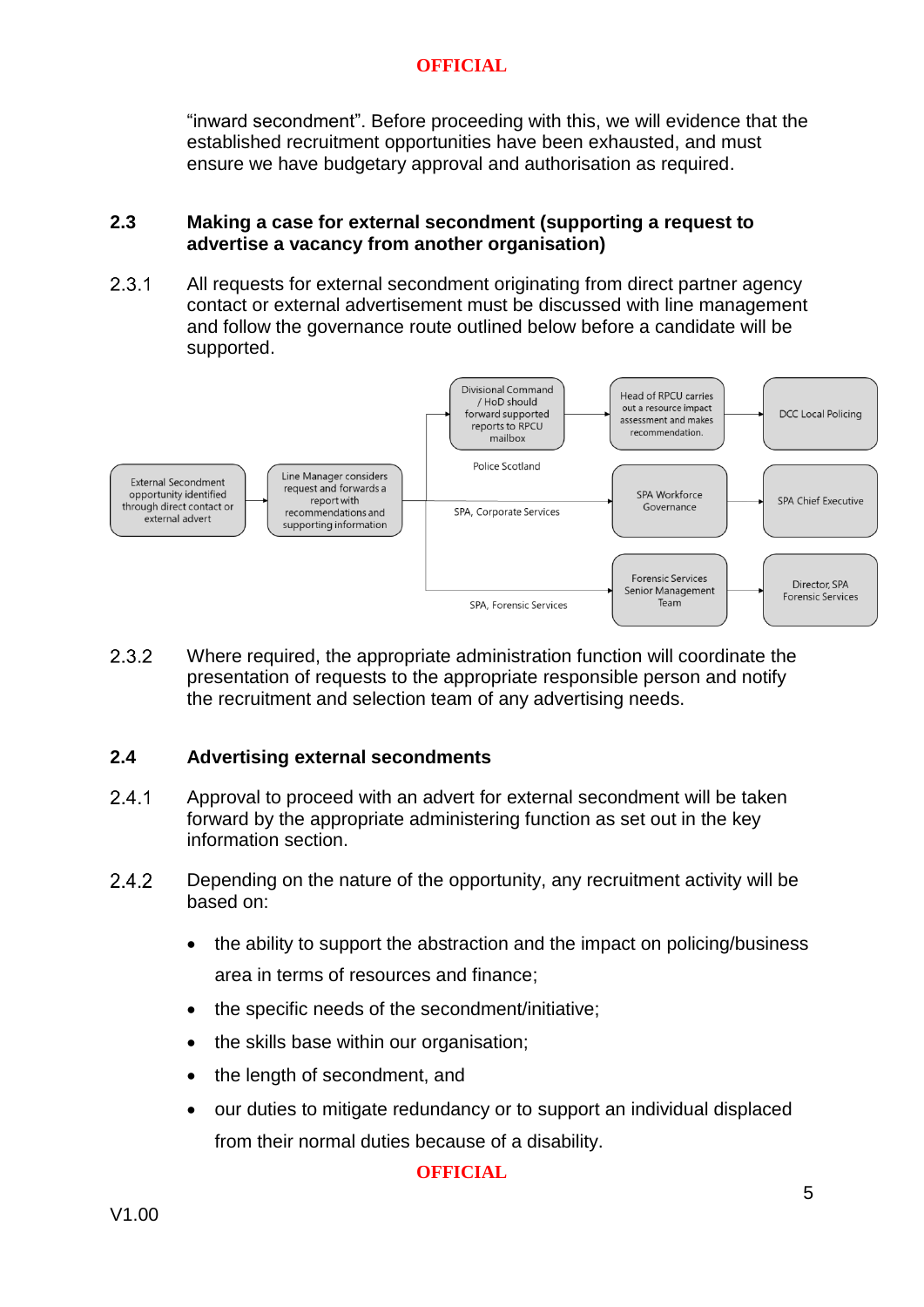$2.4.3$ This means that whilst all officers and staff have equal access to this procedure, we may restrict adverts to specific groups, departments or areas before promoting chances more widely.

# **2.5 Selecting people for secondment**

- $2.5.1$ All applications for external secondments will be considered in line with the host organisation's recruitment and selection procedures.
- $2.5.2$ All applications for inward secondments will be considered in line with our recruitment and selection procedures.

### **2.6 Keeping in touch**

 $2.6.1$ It is vitally important that we continue to support those on secondment. Each administrating function will identify a contact for you centrally to ensure all stakeholders are fully aware of their roles and responsibilities during the secondment and to assist with any difficulties.

### **2.7 Terms and conditions during secondment**

- $2.7.1$ A Secondment Schedule and Agreement will confirm the terms and conditions of secondment. This can be individually tailored to meet the needs of each secondment and each administrating function will ensure all contractual information and procedures are in place for you.
- $2.7.2$ While on external secondment, you will retain your terms and conditions of employment and continuous service will be maintained. Officers will continue to be covered by the Police Service of Scotland Regulations.
- $2.7.3$ While on the premises of the host organisation aspects of the policies and procedures of that organisation will also apply to you. For example. Health and Safety, these will be detailed in the Secondment Schedule and Agreement.
- $2.7.4$ During an external secondment, Police Scotland/SPA policies and procedures such as grievance and disciplinary will continue to apply. This includes, the Police Service of Scotland (Conduct) Regulations 2014 and the Police Service of Scotland (Performance) Regulations 2014 for police officers.
- $2.7.5$ As a representative of Police Scotland/SPA, you are expected to conduct yourself in an appropriate manner and not take part in any activity that puts you or the reputation of the organisation at risk.
- $2.7.6$ During external secondment, your day to day management will be passed to the host organisation and all parties will agree, in advance, how matters such as secondment duties, absence, leave, grievance and discipline will **OFFICIAL**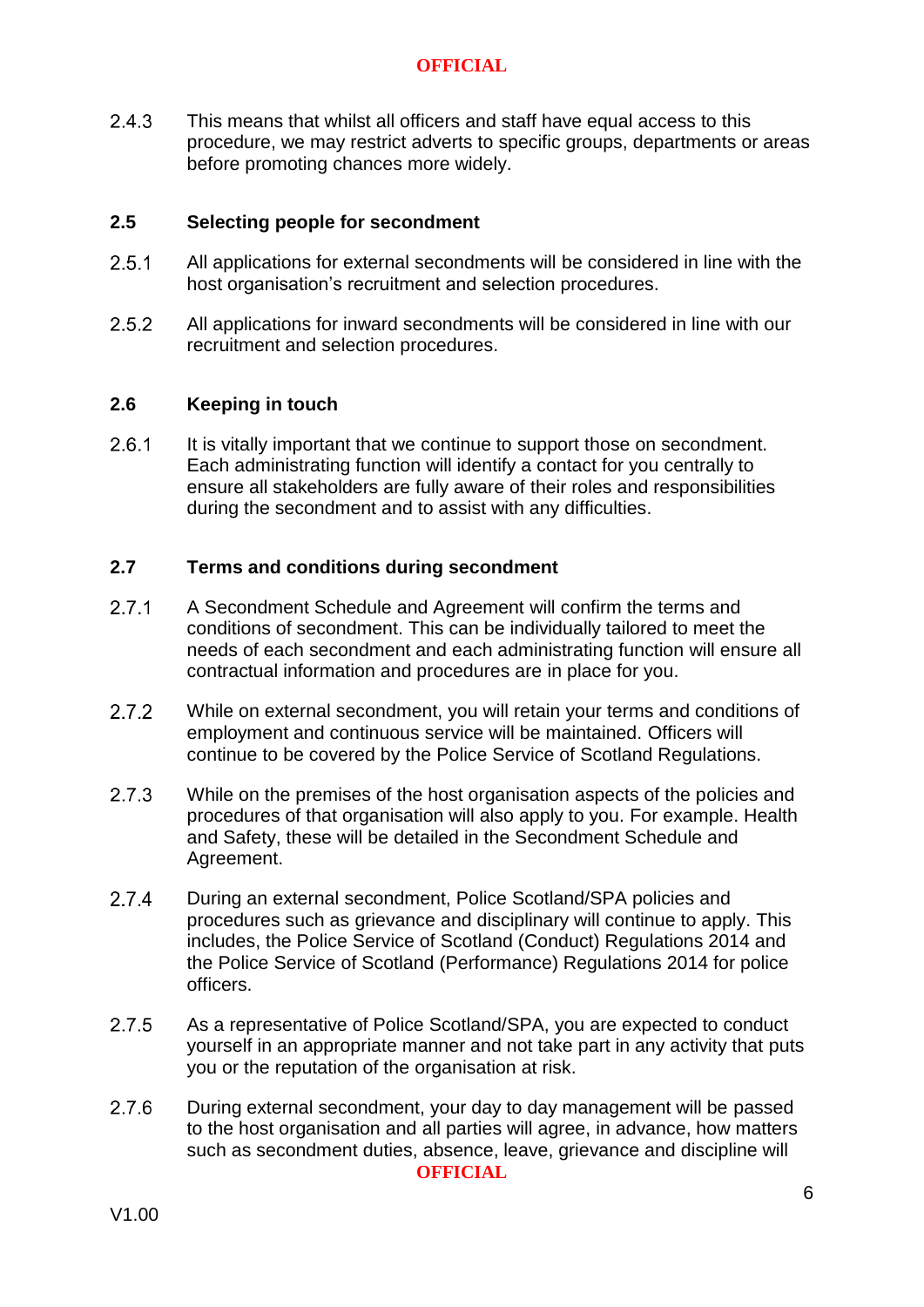operate, this will be detailed in the Secondment Schedule and Agreement.

### **2.8 Ending a secondment**

 $2.8.1$ Any party can end the secondment prior to the agreed date. For example, the secondment may be ended if you are on long term sickness or if grievance or disciplinary proceedings have begun before the secondment  $\overrightarrow{S}$  starts. This is not an exhaustive list and specific details will be outlined in the Secondment Schedule and Agreement.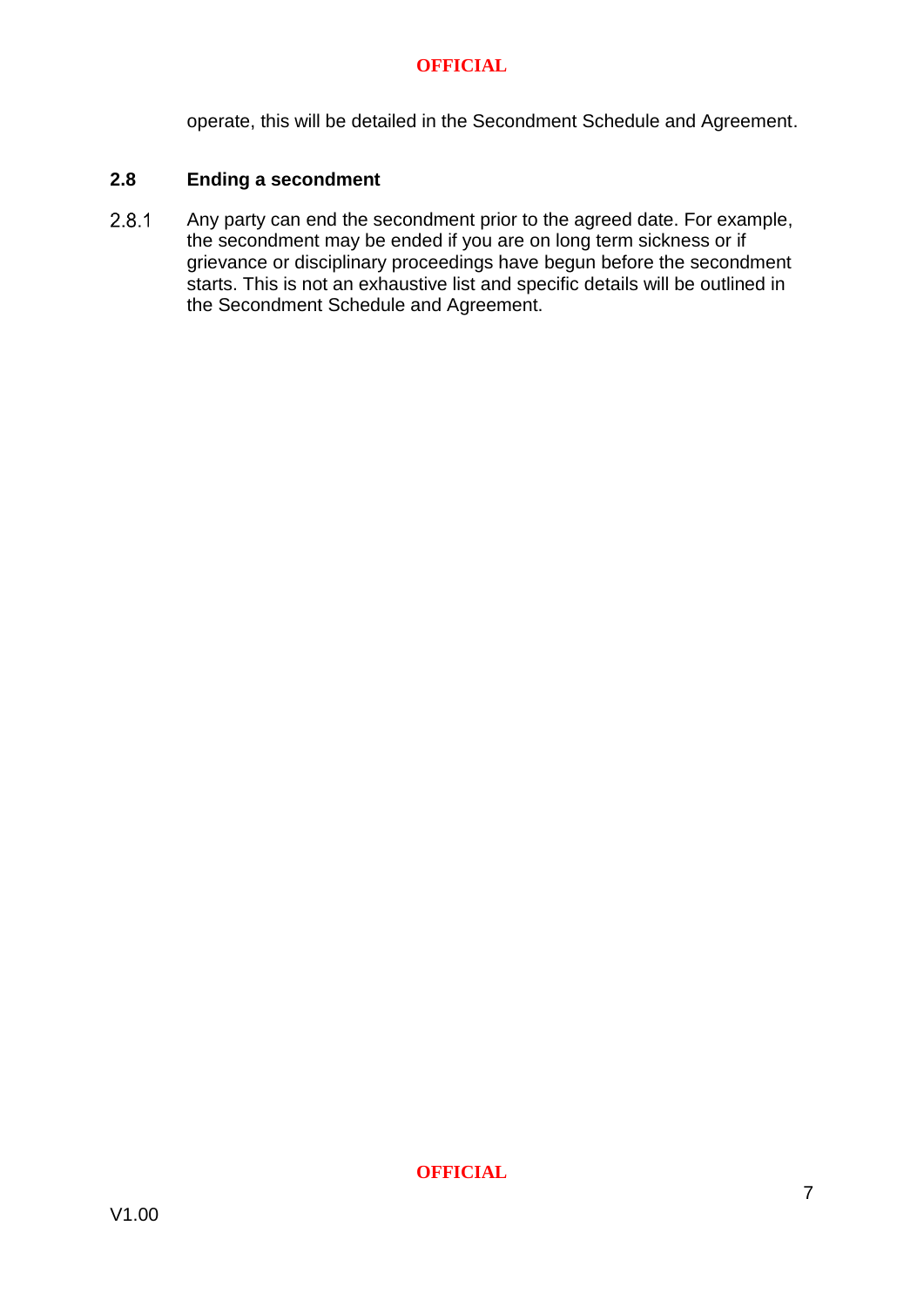# <span id="page-8-0"></span>**3 Manager**

This section relates to the role of departments responsible for the governance and administration of secondments.

# **3.1 What you need to do:**

# **Police Scotland Resource Planning and Coordination**

 Undertake a viability assessment for secondment requests, and forward all proposals, recommendations and advice to the Deputy Chief Constable – Local Policing for their consideration.

# **SPA Governance team/SPA Forensic Services SMT**

- Liaise with relevant business areas to advertise, select, brief and support individuals for secondment as necessary.
- Liaise with and support officers/staff returning to the organisation following the end of the secondment.

# **3.2 Making a case for external secondment (supporting a request to advertise a vacancy from another organisation)**

 $3.2.1$ A request for external secondment originating from direct partner agency contact or external advertisement must follow the governance route outlined below before a candidate can be supported for secondment.



- $3.2.2$ Each administering function should carry out a viability assessment by engaging with the requestor, management team(s), statutory authorities and government (as appropriate) to assess the:
	- Value of any secondment to each organisation.
	- The specific needs of the project/initiative.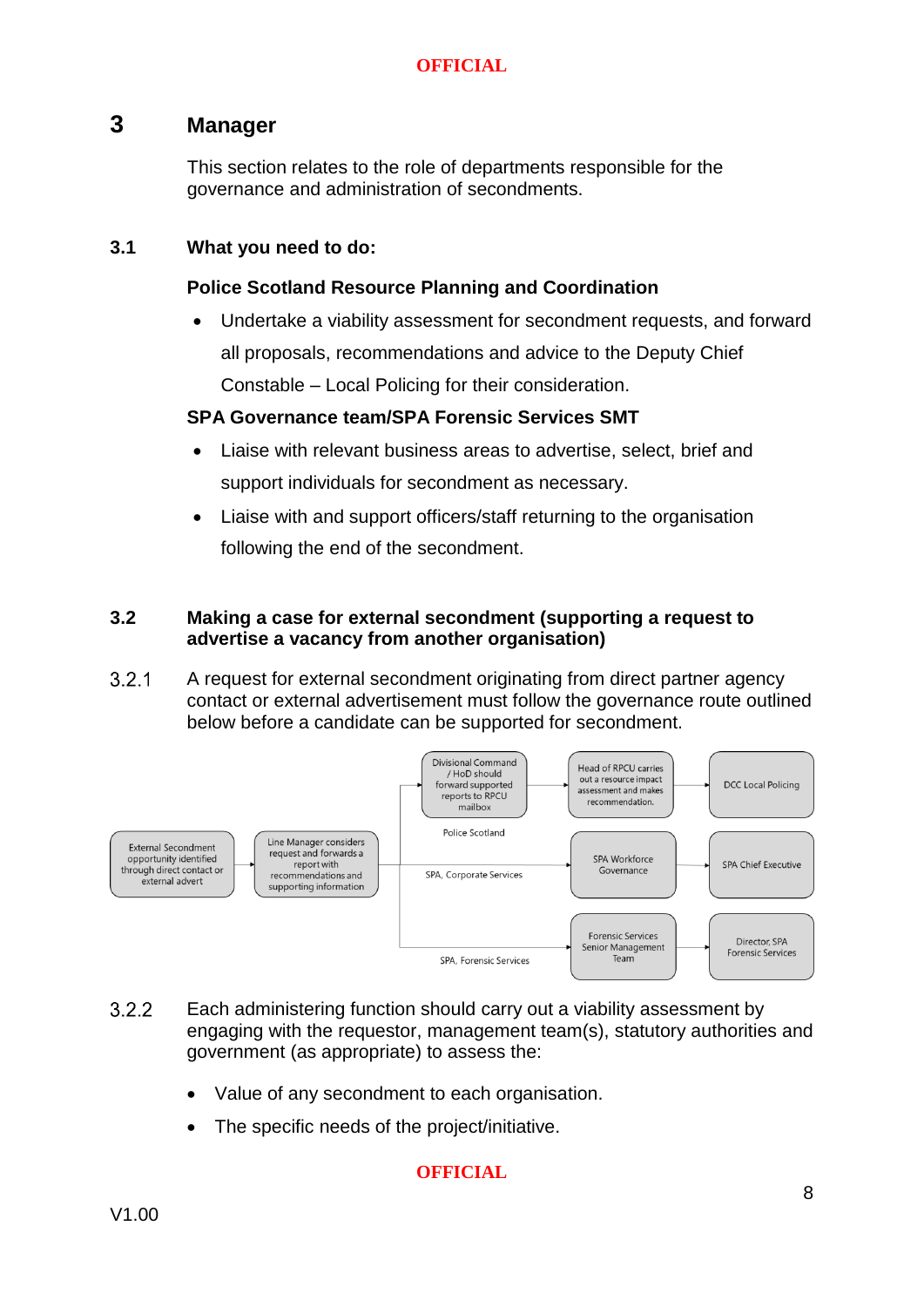- The existing skills base in the organisation.
- Our ability to support the abstraction and the impact on policing and/or business area.
- Any liabilities for each organisation.
- The parameters of any secondment, and
- Our obligations to mitigate against redundancy or to accommodate an individual displaced from their normal duties because of disability.
- $3.2.3$ On completion of this assessment, all requests should be passed to the responsible person with a recommendation.
- $3.24$ If approved, the administrating function must liaise with the HR Business Partner and/or appropriate authority for budgetary approval to progress all employment and financial aspects, including recruitment, negotiation and completion of the Secondment Schedule and Agreement template.
- $3.2.5$ All secondments must be accurately reflected on SCoPE and each administrating function is responsible for making sure this is done prior to the secondment starting.
- $3.2.6$ Whilst all officers and staff should have equal access to secondment opportunities, we may restrict adverts to specific groups, departments or areas before promoting opportunities more widely.

# **3.3 Advertising secondments**

- $3.3.1$ Each administrating function must liaise with the recruitment and selection team to advertise as appropriate, select, brief and support individuals for secondment with reference to the National and International Deployment Welfare procedure.
- $3.3.2$ The recruitment and selection team will advertise the secondment opportunity on the Intranet. The selection process will be in line with the host organisation who will be responsible for the selection.

# **3.4 Terms and conditions during secondment**

- 341 When arranging secondments it is important that the actions and tasks of the different parties are made clear.
- $3.4.2$ Before a secondment takes place, there should be mutual understanding and a written agreement among the three parties on the nature and terms of the secondment. These agreements must be signed before any secondment takes place and should specify: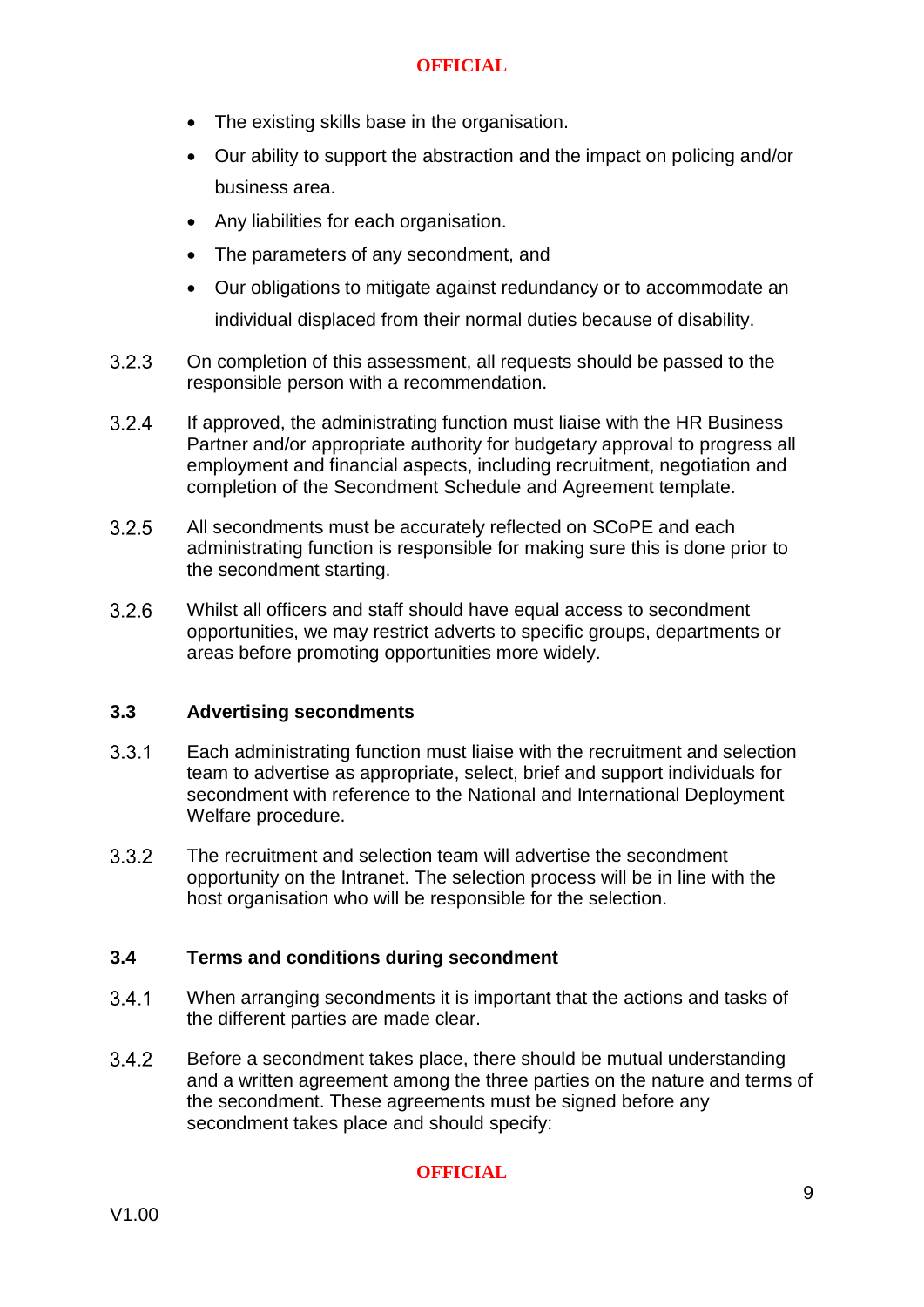- The arrangements for payment of salary, allowances, pension and any expenses.
- Any arrangements about an individual's right to return to either their old position or an equivalent position.
- Any arrangements for liability of insurance, indemnity and redundancy costs.
- Whilst officers will continue to be covered by the Police Service of Scotland Regulations, the policies and procedures that apply to the secondee and how matters of discipline, grievance, absence, leave etc. will be managed will be agreed and specified.
- Provisions for ending a secondment, including notice periods, support returning to the organisation, and where appropriate vetting checks.
- The Secondment Schedule and Agreement template which is the agreement between Police Scotland/SPA/Forensic Services and the other organisation will confirm the terms and conditions for each secondment, these will be amended to meet the needs of each secondment.
- Officers/Staff will be issued a contract outlining the agreed terms and conditions, this will reflect the information in the Secondment Schedule Agreement and will be amended to meet the needs of each secondment.
- $3.4.3$ A template Secondment Schedule Agreement is available within the reference documents section.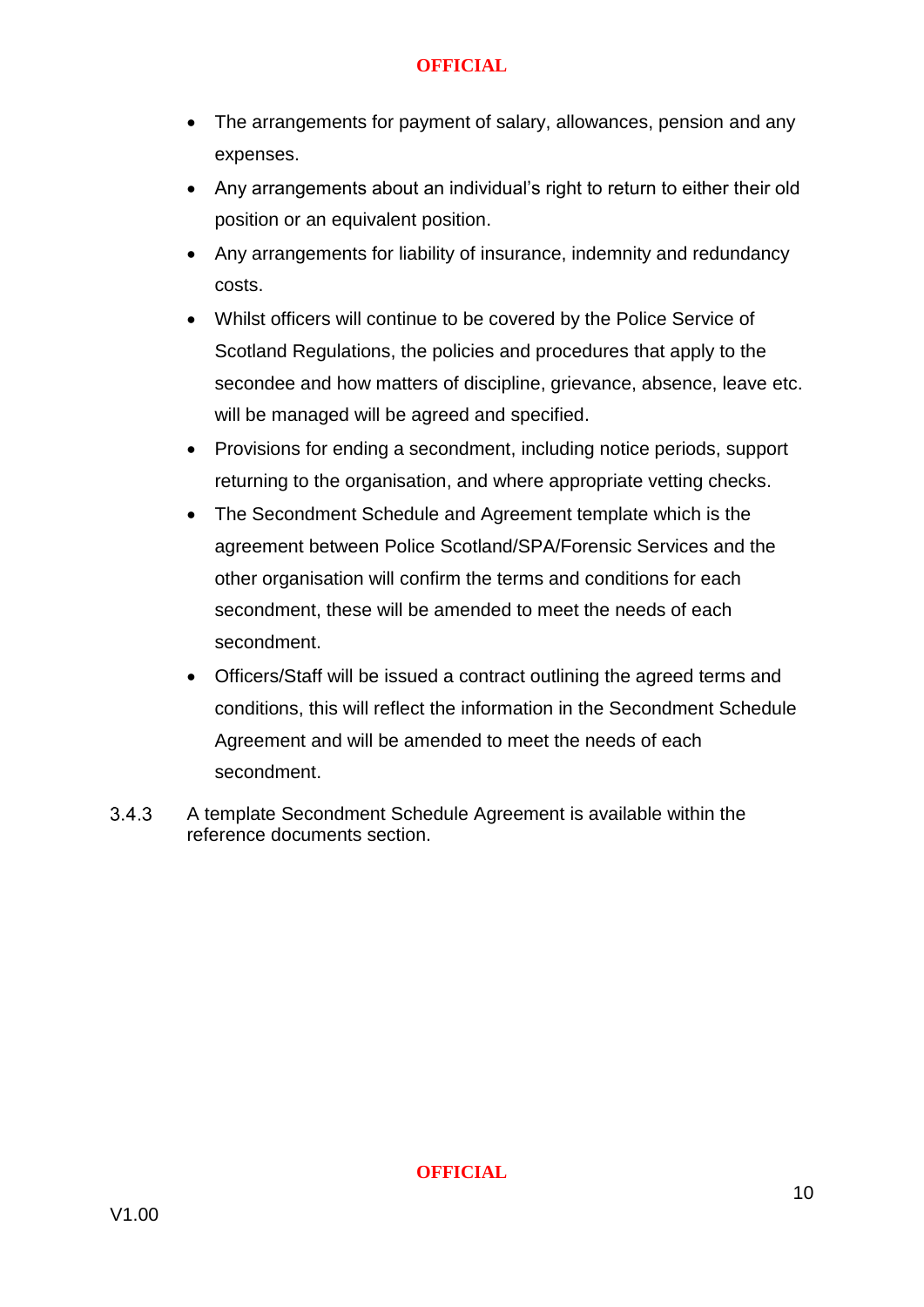# <span id="page-11-0"></span>**4 Resources**

# **Forms**

• [Recruitment](https://spi.spnet.local/commonservices/people-and-development/policy-hub/Pages/Allowances-and-Expenses-(Police-Officers).aspx) Request – Police Staff Vacancy Form 120-003

# **Related Procedures**

- [Allowances and Expenses \(Officers\)](https://spi.spnet.local/commonservices/people-and-development/policy-hub/Pages/Allowances-and-Expenses-(Police-Officers).aspx)
- [Allowances and Expenses \(Staff\)](https://spi.spnet.local/commonservices/people-and-development/policy-hub/Pages/Allowances-and-Expenses-(Staff).aspx)
- [Capability \(Attendance and Performance\) Procedures \(Police](https://spi.spnet.local/commonservices/people-and-development/policy-hub/Pages/Capability-(Attendance-and-Performance)-(Officer).aspx)  [Officers\)](https://spi.spnet.local/commonservices/people-and-development/policy-hub/Pages/Capability-(Attendance-and-Performance)-(Officer).aspx)
- [Capability \(Attendance and Performance\) Procedures \(Staff\)](https://spi.spnet.local/commonservices/people-and-development/policy-hub/Pages/Capability-(Attendance-and-Performance)-(Staff).aspx)
- [Equality, Diversity and Dignity Procedures](https://spi.spnet.local/commonservices/people-and-development/policy-hub/Pages/Equality,-Diversity-and-Dignity.aspx)
- [Health and Safety procedures](https://spi.spnet.local/policescotland/guidance/Standard%20Operating%20Procedures/Health%20and%20Safety%20SOP.pdf)
- [International Training Deployment](https://spi.spnet.local/commonservices/people-and-development/policy-hub/Pages/International-Training-Deployment.aspx)
- [National and International Deployment Welfare](https://spi.spnet.local/commonservices/people-and-development/policy-hub/Pages/National--International-Deployment-Welfare.aspx)

# **Reference Documents**

Secondment Schedule Agreement Template

# **Useful Links**

- [Code of Ethics](https://spi.spnet.local/policescotland/about-us/code-of-ethics-and-values/Pages/Code-of-Ethics-for-Policing.aspx)
- [Data Protection Act 2018](https://www.legislation.gov.uk/ukpga/2018/12/contents/enacted)
- [General Data Protection Regulation \(GDPR\)](https://www.gov.uk/government/publications/guide-to-the-general-data-protection-regulation)
- [Overseas Security and Justice Assistance Guidance](https://www.gov.uk/government/publications/overseas-security-and-justice-assistance-osja-guidance)
- [Police and Fire Reform \(Scotland\) Act 2012](http://www.legislation.gov.uk/asp/2012/8/pdfs/asp_20120008_en.pdf)
- [Police Service of Scotland \(Temporary Service\) Regulations 2013](http://www.legislation.gov.uk/ssi/2013/76/pdfs/ssi_20130076_en.pdf)
- [Police Service of Scotland \(Conduct\) Regulations 2014](https://www.legislation.gov.uk/ssi/2014/68/contents/made)
- [Police Service of Scotland \(Performance\) Regulations 2014](https://www.legislation.gov.uk/ssi/2014/67/made)
- Scottish Police Authority (Provision of Goods and Services) Order [2013](http://www.legislation.gov.uk/ssi/2013/73/pdfs/ssi_20130073_en.pdf)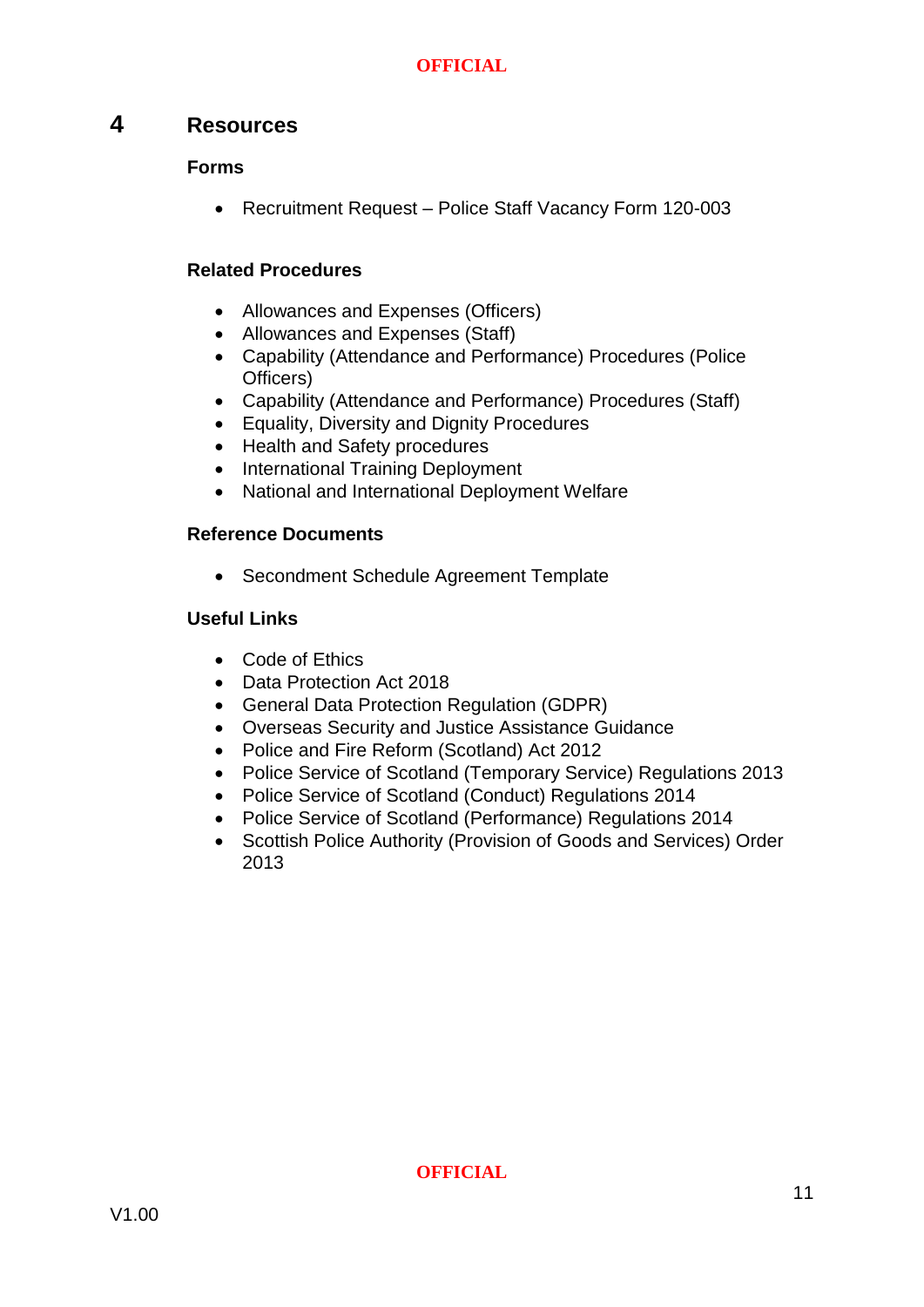# **SCOTTISH POLICE**<br>**AUTHORITY**



# **Appendix A**

# Secondment Schedule Agreement Template

| <b>Name of Secondee</b>                                                                                                              |                    |                             |
|--------------------------------------------------------------------------------------------------------------------------------------|--------------------|-----------------------------|
| <b>PSI Number</b>                                                                                                                    |                    |                             |
| <b>Seconding Organisation:</b><br><b>Name of Organisation</b>                                                                        |                    |                             |
|                                                                                                                                      |                    |                             |
| <b>Seconding Organisation:</b><br><b>Name of Representative</b>                                                                      |                    |                             |
| <b>Host Organisation Office Address</b>                                                                                              |                    |                             |
| <b>Host Organisation Contact: Email</b><br><b>Address</b>                                                                            |                    |                             |
| <b>Host Organisation Contact:</b><br><b>Telephone Number</b>                                                                         |                    |                             |
| <b>Purpose of Secondment</b>                                                                                                         |                    |                             |
|                                                                                                                                      |                    |                             |
| <b>Start Date of</b>                                                                                                                 | <b>End Date of</b> | <b>Period of Secondment</b> |
| <b>Secondment</b>                                                                                                                    | <b>Secondment</b>  | (Months)                    |
| <b>Working Pattern of Secondee Whilst</b><br>on Secondment<br>If part time, please provide full details of<br>days and hours worked. |                    |                             |
| <b>Location of Secondment</b>                                                                                                        |                    |                             |
| <b>Salary</b>                                                                                                                        |                    |                             |
| Allowances (if applicable)                                                                                                           |                    |                             |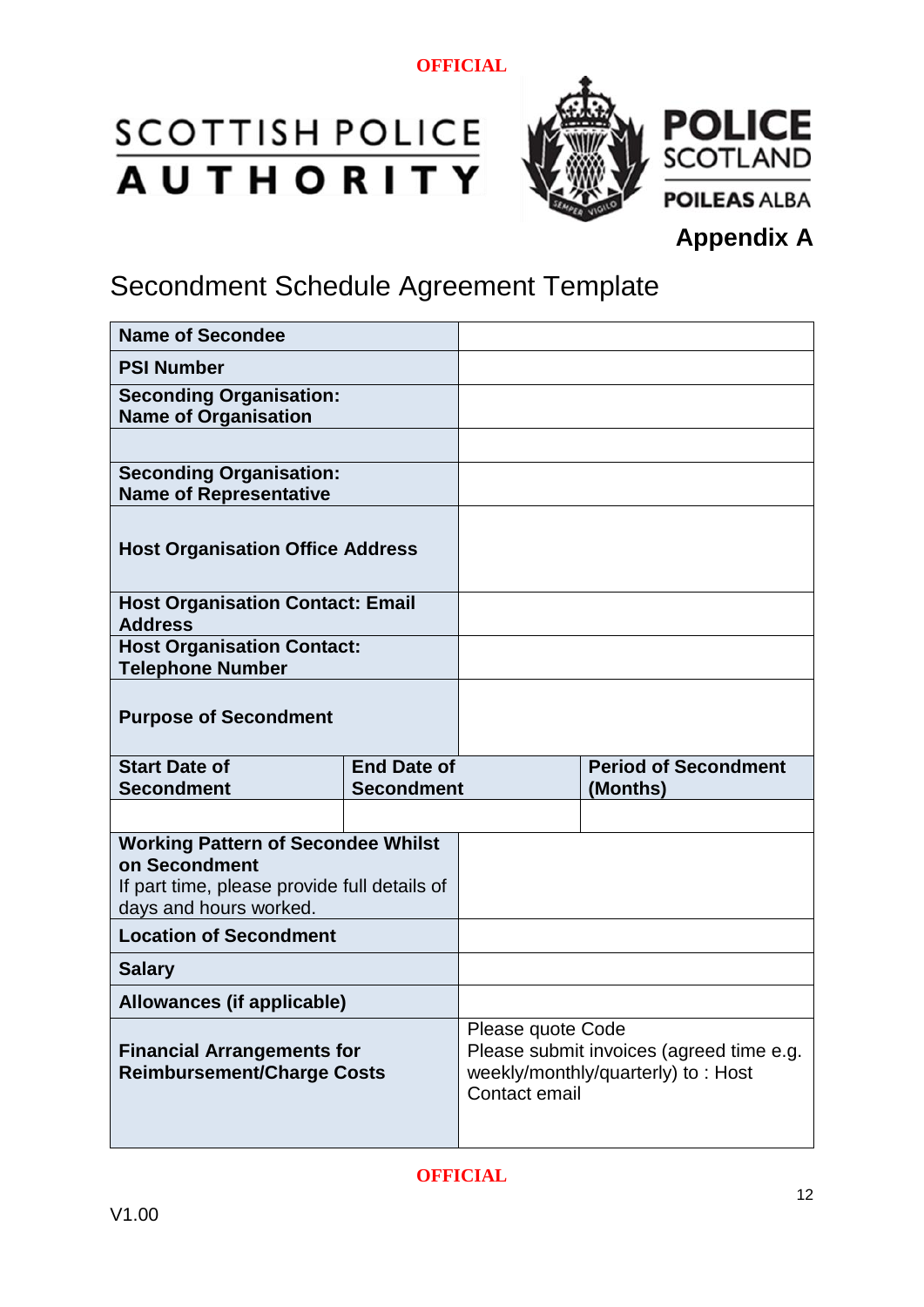| <b>Secondment Funding Agreement</b>                                                                           |                                                                                                                                                                     |
|---------------------------------------------------------------------------------------------------------------|---------------------------------------------------------------------------------------------------------------------------------------------------------------------|
| Note the details of the agreement for salary and any expenses incurred.                                       |                                                                                                                                                                     |
| <b>Contact for Invoicing Purposes</b><br>Please include name, address,<br>telephone number and email address. | Please send invoices to <b>Host contact</b><br>(External Host Organisation) who will<br>ensure they are passed to Finance for<br>payment. Contact details as above. |

The following Agreement ("the Agreement") sets out the terms and conditions of the secondment. The Schedule attached to this Agreement is incorporated in and forms part of this Agreement.

# **1. Definitions**

"Secondment Duties" means the work to be undertaken by the secondee during the period (the duration of the secondment defined) in terms of this Agreement, details of which are contained in the schedule; "Schedule" means the schedule attached to this agreement.

# **2. Duration/Termination**

The secondee will be seconded into the **Host Organisation**, but will remain an employee of Police Scotland/SPA during the secondment period. The schedule will include details of when the secondment will commence and the agreed period of the secondment. Any extension to that period will be a matter for joint agreement in writing between all parties concerned. The secondment may be terminated by either party giving not less than one month's notice in writing to the other.

# **3. Vetting**

The secondee is subject to recruitment vetting as an officer/employee of Police Scotland/SPA/SPA Forensic Services. The secondee must continue to uphold the values and behaviour to attain and retain an appropriate level of clearance upon return from secondment. The secondee must inform Police Scotland/SPA/SPA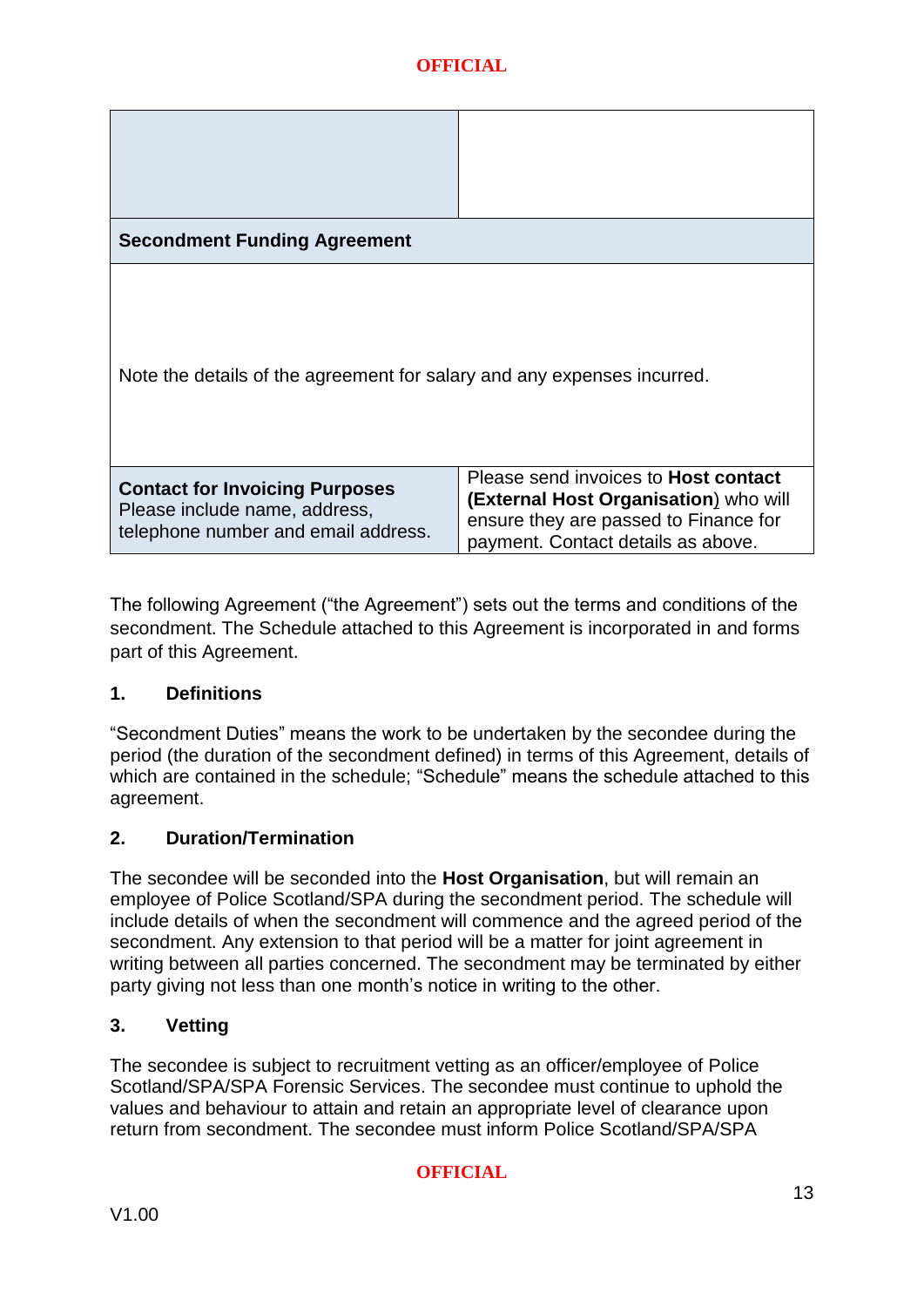Forensic Services of any relevant changes to personal circumstances, any criminal, misconduct or discipline investigations or findings against them or any substantial changes to financial circumstances. A loss of vetting may result in action by Police Scotland/SPA/SPA Forensic Services.

# **4. Politically Restricted Posts**

As agreed posts within the Police Scotland/SPA/SPA Forensic Services are subject to political restrictions, secondees should be aware that this restriction of the substantive post will continue to apply during secondment with the Host Organisation. If the seconded post with the Host Organisation is politically restricted, the policies of the Host Organisation in relation to political restriction will apply for the duration of the secondment.

# **5. Purpose of Secondment**

The purpose of the secondment will be noted in the schedule.

# **6. Pay**

During the period of secondment, the Police Scotland/SPA/SPA Forensic Services will continue to be responsible for all aspects of the secondee's salary costs, National Insurance contributions and pension arrangements. The secondee's salary and mutually agreed on costs, e.g. expenses will be as stated in the schedule and will be invoiced to the host organisation and paid by the Police Scotland/SPA/SPA Forensic Services.

# **7. Future Pay Awards and/or Performance Awards**

Police Scotland/SPA/SPA Forensic Services will retain responsibility for future pay awards and/or performance rewards and any increase in salary (within the parameters of the agreement) will be invoiced to the Host Organisation.

# **8. Overtime**

Overtime will not be permitted unless there is prior agreement between the Police Scotland/SPA/SPA Forensic Services and the Host Organisation, where agreed will be invoiced to the host organisation.

# **9. Allowances/Expenses**

Allowances and expenses will be paid in accordance with the rates set out in the Police Scotland/SPA/SPA Forensic Services procedures - Allowances and Expenses procedures (Officers) for officers and Allowances and Expenses (Staff) for staff. Prior agreement for the management and financing of this will be made in advance of the secondment with the Host organisation.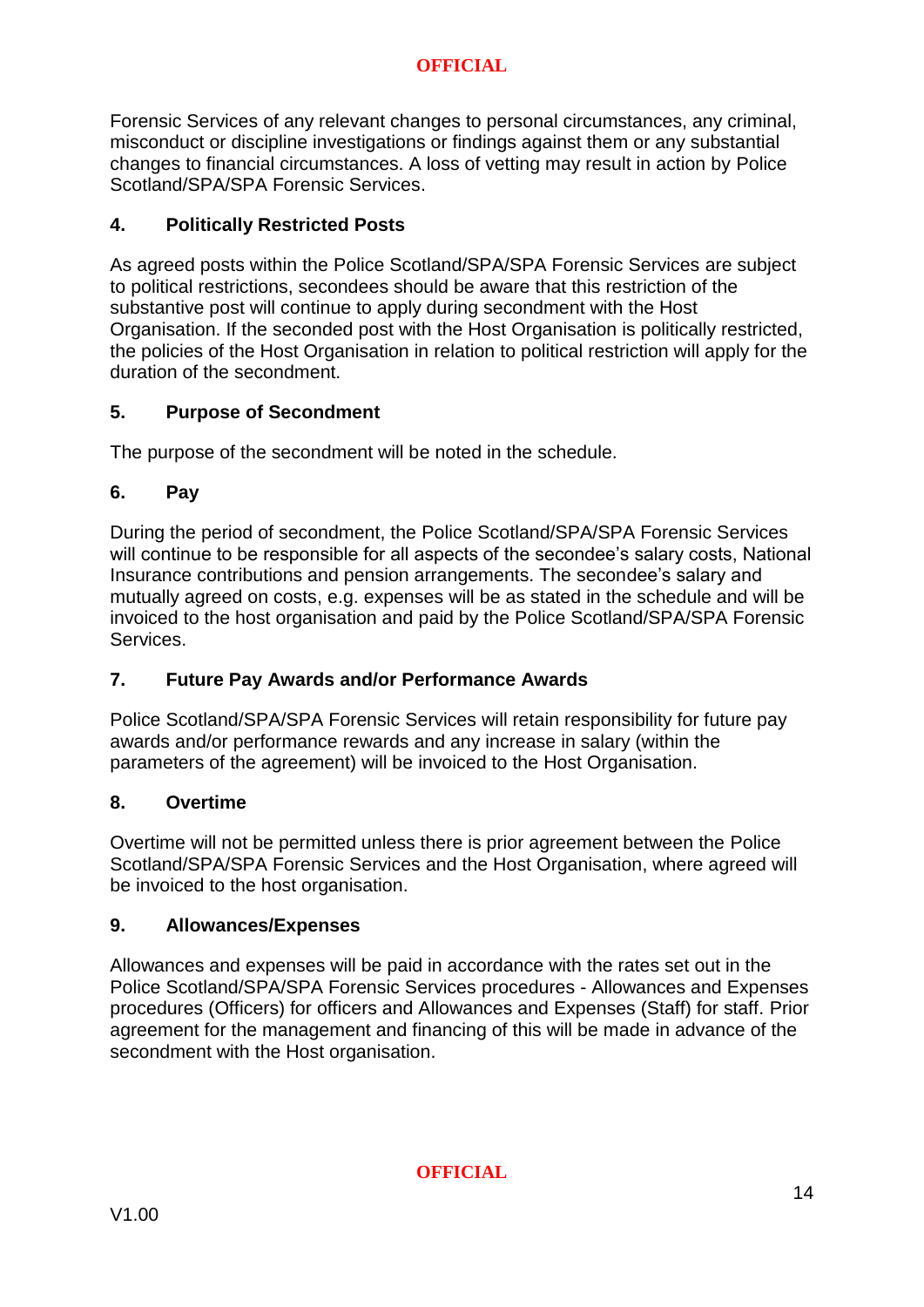# **10. Training**

Liability for any costs associated with specialised training intrinsic to the secondment will be discussed and agreed in advance of the secondment and included in the attached schedule.

# **11. Pension**

For the duration of the secondment, pension deductions will remain the responsibility of Police Scotland/SPA/SPA Forensic Services and associated costs will form part of the invoice.

# **12. Secondment Funding Agreement**

The funding agreement to cover the costs of the secondment, are stated in the attached schedule. Where applicable, the Police Scotland/SPA/SPA Forensic Services will reimburse the secondee's salary including any subsequent annual pay/performance awards, National Insurance and pension contributions to the employer.

# **13. Invoicing**

Invoicing should normally be in agreed time frame, e.g. quarterly in arrears with the exception of the fourth quarter (01 January – 31 March) which will be an estimated invoice based on December's salary costs. It should be noted that once the actual costs are available, the account will be adjusted accordingly in the next financial year. Invoices will be issued to the Host Organisation contact defined in the Schedule.

### **14. Appraisal**

Police Scotland/SPA/SPA Forensic Services are content to provide feedback to the secondee's "employer" (Host Organisation) as requested, in order to enable any performance appraisal/development process. The Host Organisation remains responsible for the secondee's business objectives. The line manager approving the secondment may have a continuing role with this.

### **15. Hours**

The secondee's hours of work will remain as per the existing Police Scotland/SPA/SPA Forensic Services issued contract of employment, however a mutually agreed local work pattern may be agreed by the host organisation and the secondee. The standard working week in the **Host organisation is X days xxxday to xxxxday/xx hours (x hour lunch break) xam-xpm (flexi time if it is applicable and operated in Host Organisation)**.

### **16. Annual Leave**

The secondee will retain Police Scotland/SPA/SPA Forensic Services annual leave entitlement. The secondee should clear any leave proposals in advance with their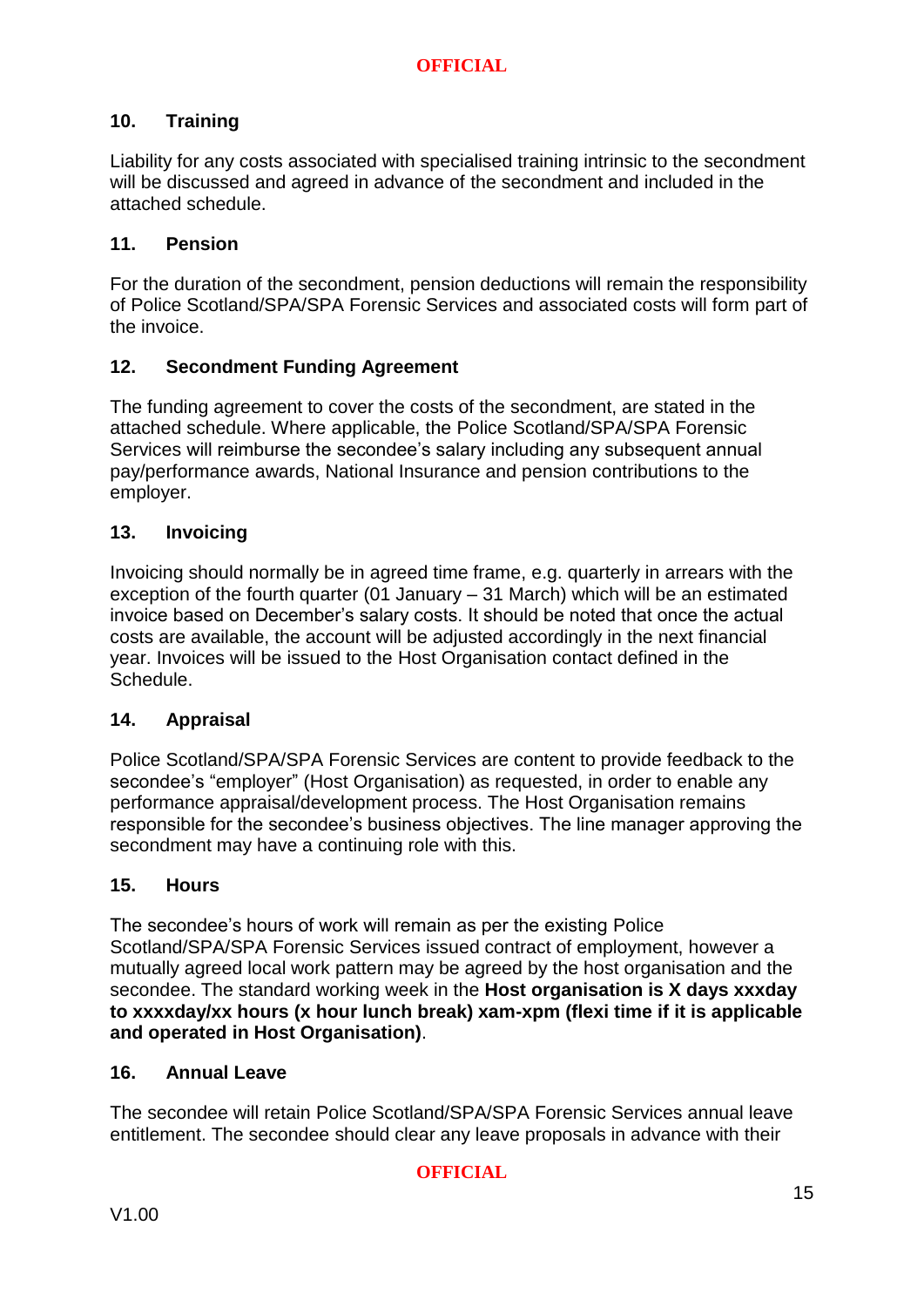line manager at the Host Organisation. The Host Organisation will provide Police Scotland/SPA/SPA Forensic Services details of leave taken during the secondment.

# **17. Public Holidays**

The secondee will retain Police Scotland/SPA/SPA Forensic Services Public Holiday entitlement, the secondee may wish to discuss with their Host Organisation line manager the option to vary these to coincide with the Host Organisation public holiday schedule.

# **18. Sickness Absence**

The secondee should follow the local reporting arrangements applied by the Host Organisation. The secondee should contact the Host Organisation in accordance with their absence management SOP/policy/procedures. The details will be provided by the Host Organisation in advance of the secondment. The Host Organisation will liaise with Police Scotland/SPA/SPA Forensic Services should any issues arise.

# **19. Health and Safety**

During the period of the secondment the Host Organisation shall be responsible in relation to the secondee for compliance with all duties relating to health, safety and welfare at work imposed upon an employer by any relevant statutory provision within the meaning of Section 53(1) of the Health and Safety at Work Act 1974 as if the Host Organisation is the employer of the secondee. Section 7 of the Act places a duty on the employee (secondee) to take reasonable care of the health and safety of themselves and others who may be affected by their acts or omissions at work

# **20. Confidentiality, Conduct and Discipline**

The secondee will remain bound by the terms of the Official Secrets Act 1989 and General Data Protection Regulation (GDPR)/Data Protection Act 2018 during the period of the secondment at the Host Organisation. Police Scotland/SPA/SPA Forensic Services disciplinary procedures/The Police Service of Scotland (Conduct) Regulations 2014 and associated documentation will continue to apply. The Host Organisation will contact the agreed representative at Police Scotland/SPA/SPA Forensic Services should any issue arise. The secondee's personal details in relation to the secondment with the host organisation will be held in accordance with GDPR requirements.

# **21. Host Organisation Policies Procedures**

The secondee will be expected to be familiar with and conform to the Host Organisation rules of conduct during the period of secondment. Secondee's will be given access to the Host Organisation's people policies/procedures so they are aware.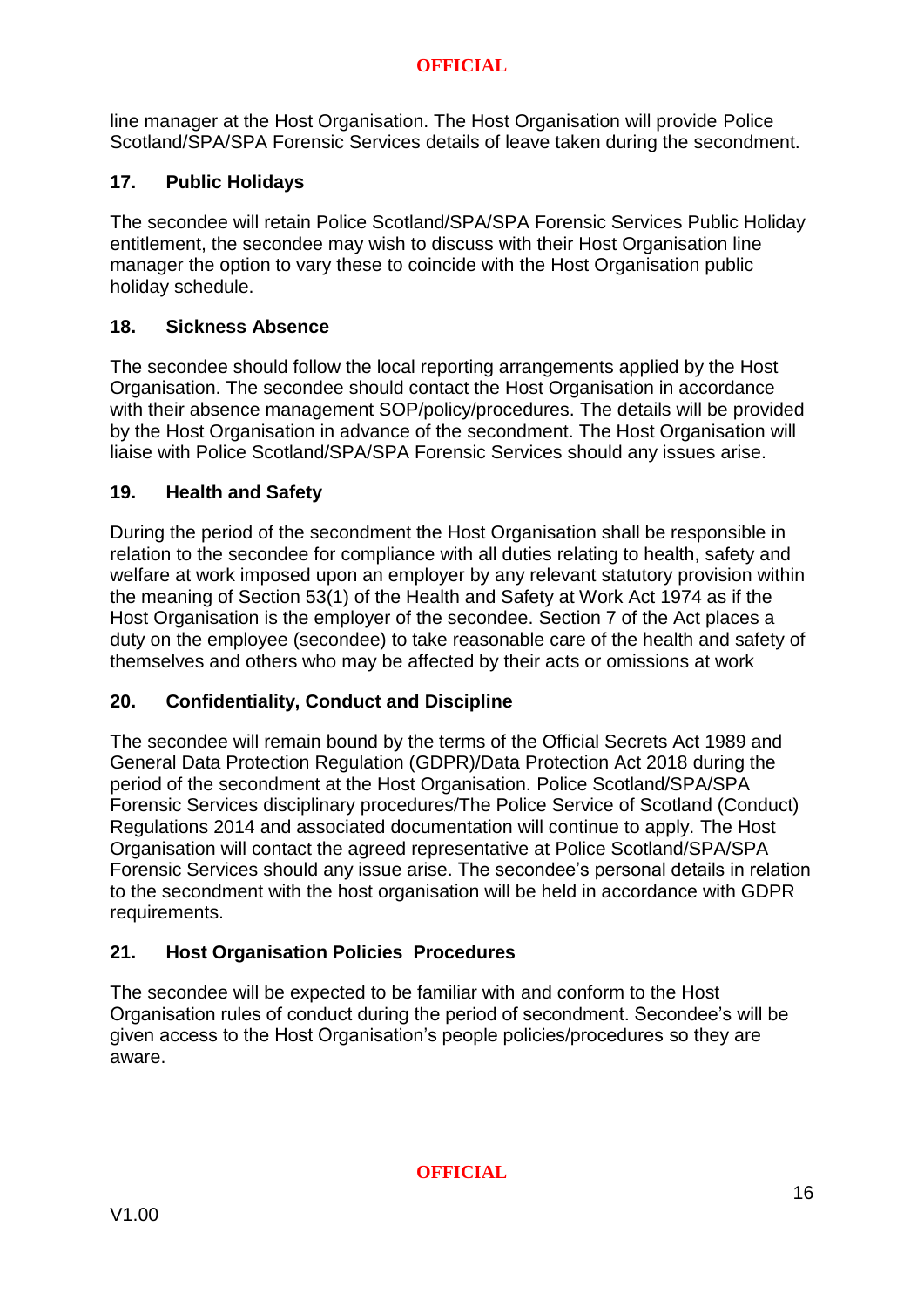# **22. Grievance Procedure**

Should the secondee, during the period of secondment, have a complaint against a decision or action taken by the Host Organisation, they should raise this with their Host Organisation line manager. If however, they wish to pursue a formal grievance, that grievance should be pursued through Police Scotland/SPA/SPA Forensic Services, if relevant, the Host Organisation will be content to assist where appropriate.

# **23. Adjustments to the Workplace**

In the event that the secondee requires assistance to be able to discharge their secondment duties, reasonable adjustments will be put in place by the Host Organisation to assist in that regard. If the secondee already uses equipment which is provided by or on behalf of Police Scotland/SPA/SPA Forensic Services this will (as far as possible) be made available to the secondee while on secondment. If the Host Organisation reasonably determines that the secondee needs additional adjustments to be made and costs are incurred as a result of implementing such adjustments, such costs will be borne by the Host Organisation, unless agreed otherwise. In respect of any items of equipment that have been fully paid for by the Host Organisation such equipment shall remain the property of the Host Organisation at the end of the secondment period, unless agreed otherwise.

# **24. Police Officer Warrant Card and Associated Powers**

Officers will retain their full warranted powers during the secondment with the Host Organisation.

# **25. Terms and Conditions**

The Host Organisation will write to the secondee named on the schedule advising that the terms of employment/service are as detailed in this secondment agreement.

Please arrange to sign and return a copy Police Scotland/SPA/SPA Forensic Services (email with attached agreement is also acceptable) confirming acceptance of the aforementioned secondment agreement.

We agree to the terms and conditions of the secondment of Name of Secondee as contained in this Secondment Agreement and attached Schedule.

| On behalf of        | <b>Date</b> | <b>Name</b> | <b>Signature</b> |
|---------------------|-------------|-------------|------------------|
| <b>Police</b>       |             |             |                  |
| <b>Scotland/SPA</b> |             |             |                  |
|                     |             |             |                  |
| On behalf of the    |             |             |                  |
| host employer -     |             |             |                  |
| (Name of Host       |             |             |                  |
| Employer)           |             |             |                  |